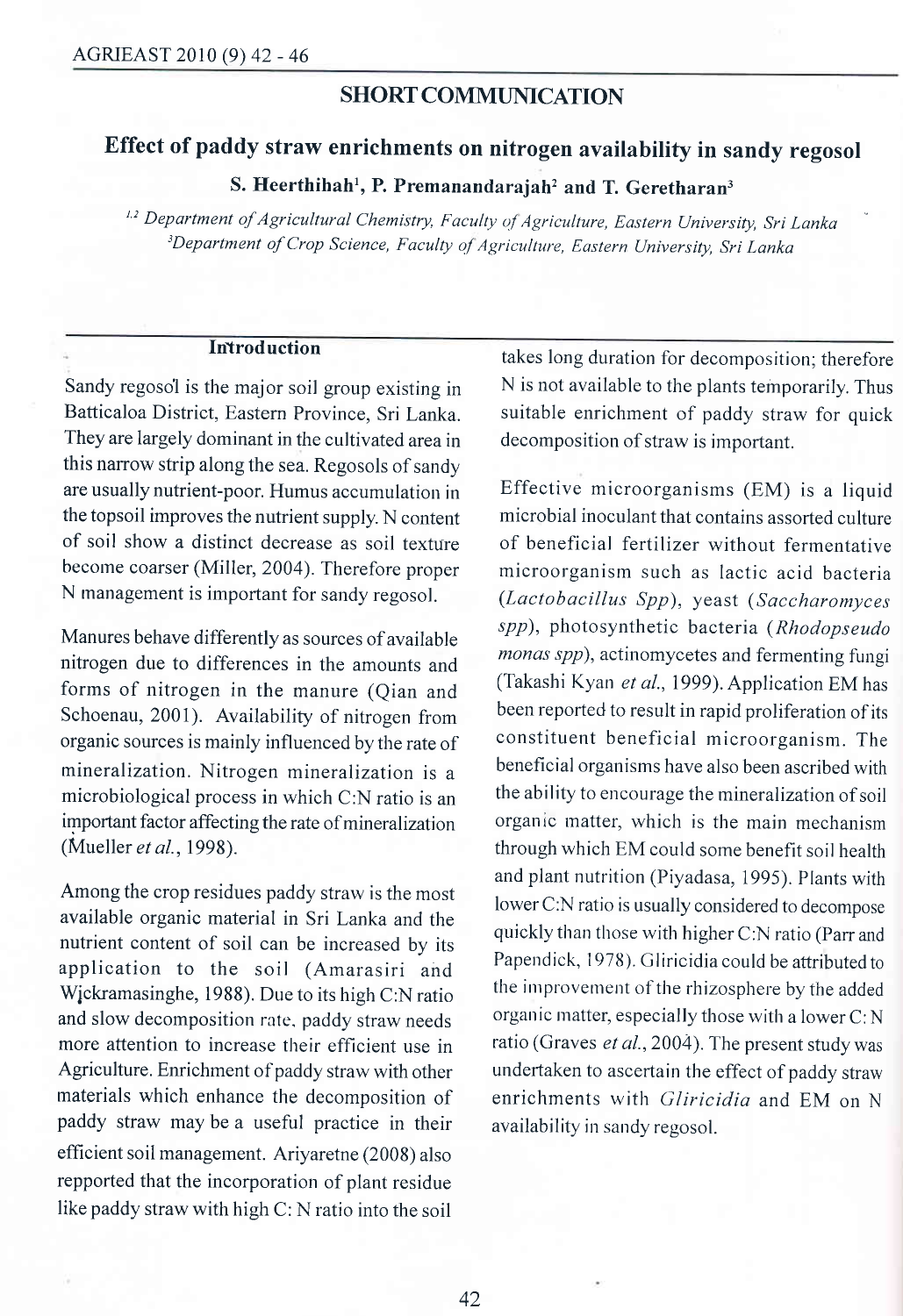## Materials and Methods

The laboratory experiment was conducted at Eastern University, Sri Lanka which is located in the low country, dry zone of Sri Lanka. The soil used in this study was sandy regosol (pH 6.9, C 0.41%,N 0.0356%). Three organic materials used: paddy straw (C:N ratio 63:1, N 0.672%), EM treated paddy straw ( N 0.88%) and Gliricidia (N 4.1%).

## EM treated paddy straw

EM extended solution was prepared by mixing five litres of EM stock solution and five litres of molasses in 100 litres of water. This mixture was kept in a closed container for 10 days. After that, this extended EM solution was added to the paddy straw and mixed thoroughly. EM treated paddy straw was kept in an airtight bag. It was ready to use when it had sweet fermented smell and white filamentous fungi on the surface.

Ten Kg of air dried and sieved (2mm rnesh sieve) soil was filled in black polythene bag which had the dimension of  $30cm \times 40cm$ . The treatments were sole application of paddy straw (51.64 g paddy straw/10 kg soil), enrichment of paddy straw with effective microorganisms  $(EM)$  (39.43) g EM treated paddy straw/ l0 kg soil) and enrichment of paddy straw with Gliricidia (4.18) g Gliricidia / 25.82 g paddy straw/10 kg soil) all on equal nitrogen basis at the rate of  $0.347g$  N/ lOkg soil. Four treatments included control (no nitrogen source) were replicated five times in a completely randomized design.

The treatments were incubated for 10 weeks and kept moist during the incubation. The soil analysis was carried out to measure soil available N by kjeldhal method (Jackson, 1973) at 2 weeks intervals. Data were analyzed using SAS statistical package and treatments means were separated in Duncan's multiple range test.

#### Results and Discussion

#### Available nitrogen content in soil

| Nitrogen sources            | Available nitrogen (mg/Kg of soil) |            |                    |  |
|-----------------------------|------------------------------------|------------|--------------------|--|
|                             | $2nd$ week                         | $6th$ week | $10th$ week        |  |
| Paddy straw                 | 20.0a                              | 23.0d      | 52.0a              |  |
| EM treated paddy straw      | 46.1 <sub>b</sub>                  | 64.0a      | 100.0 <sub>b</sub> |  |
| Paddy straw + $G$ liricidia | 45.0 <sub>b</sub>                  | 62.3a      | 81.3c              |  |
| Control                     | 48.0 <sub>b</sub>                  | 49.0e      | 49.6a              |  |

#### Table 1: Effect of nitrogen sources on nitrogen availability of soil

Means followed by the same leffer within the column are not significantly different according to the Duncan multiple range test at 5% level.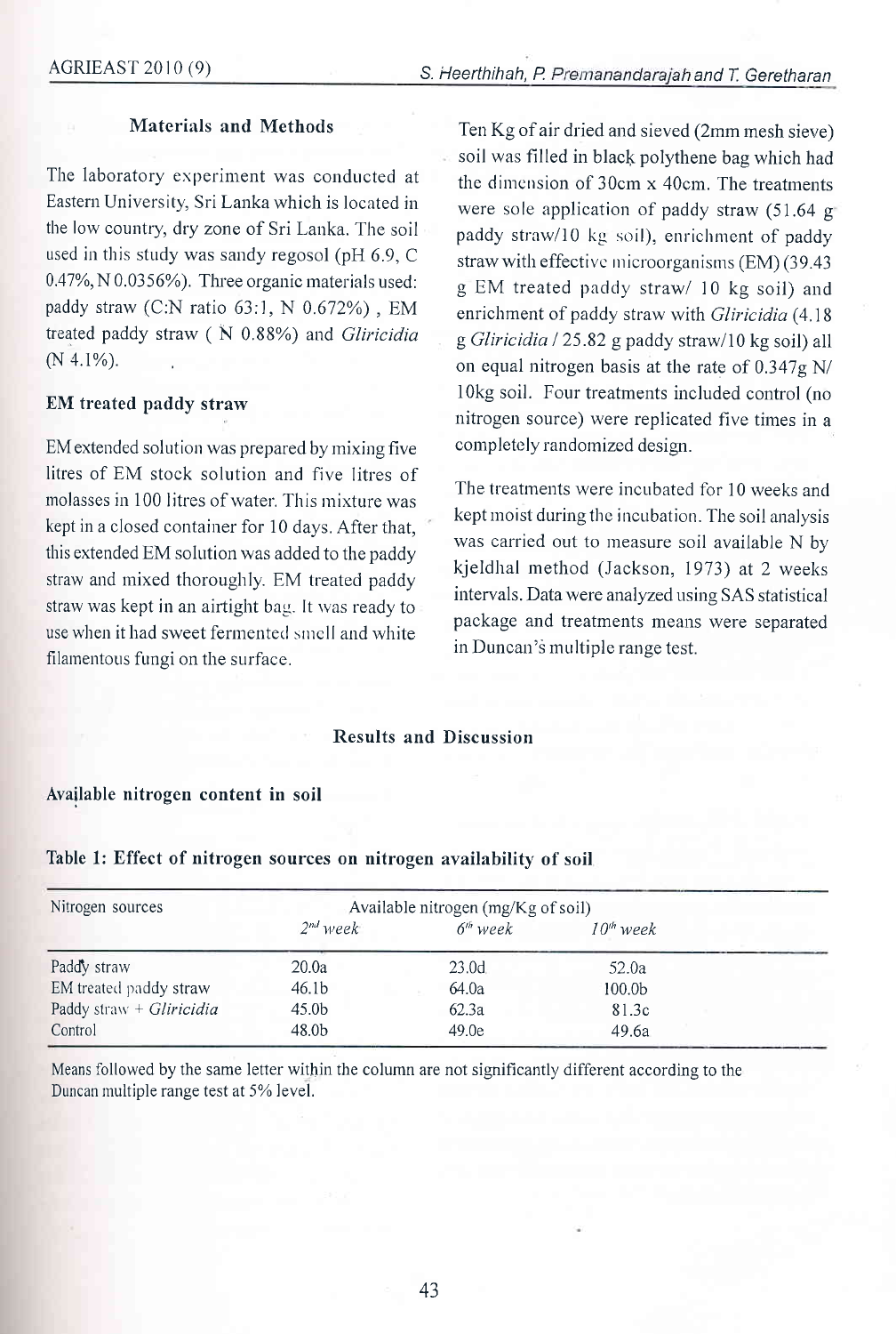The results (Table: l) pertaining to the available soil nitrogen content indicated that there was significant influence of nitrogen sources and incubation stages on available nitrogen content of soil as P value is less than 0.05. Results indicated that in all stages the available N was least in soil amended with paddy straw (63:1) than control and paddy straw enrichment. This may be due to the utilization of N by microorganisms to decompose the organic matter, especially with rice straw, which has a higher C: N ratio. Mubarak et al. (2001) similarly reported N-immobilization shortly after incorporating crop'residue with high C:N ratio; when soil was incubated with straw alone, At 2"d week of incubation soil available nitrogen content was on par in paddy straw enrichments and in control treatment, but was significantly higher than sole paddy straw treatment. This may be due to soil nitrogen immobilization , the greater C availability in the organic system apparently supports a more active microbial biomass with greater N demand, thus promoting immobilization and mineralization of NO3 (Burger and Jackson, 2003). Addition of an organic material with a high C:N ratio induces the immobilization of inorganic N.

Results of experiment further indicated that in treatments of paddy straw enriched with EM and Gliricidia the available soil N content was significantly superior to its sole application. By mixing slow N release paddy straw with highly decomposable Glyricidia the mineralization pattern of soil altered. Glyricidia decomposes quickly and release soil inorganic N which can be utilized by microorganisms to meet its urgent N need for their activity. Paddy straw contributes organic matter to soil and hence increase the long term residual effect of Glyricidia. Application of EM to the paddy straw significantly increased its potential to provide more inorganic N than sole application of straw.

Hussain et al. (1991) reported that EM enhanced the decomposition and mineralization of organic materials resulting in higher N percentages compared with their respective controls.

Thev also stated that rice straw was the least decomposed which may have resulted from their inability to retain sufficient moisture to support active microbial decomposition.

Among these treatments, the available N content ranked first in treatment received paddy straw enriched with EM and was followed by the treatment received paddy straw along with Gliricidia at all stages incubation (Tablel). This may be due to the impact of EM on the rate of decornposition as the microbial activity higher in EM treatment. In Glyricidia enriched treatment, initial N availability may be low due to temporary immobilization of available N for the decomposition of high C:N materials. Results also showed that the available soil N was significantly different between enriched paddy straw with Gliricidia and  $EM$  at  $10<sup>th</sup>$  week of incubation only. This may be treated straw than the Gliricidia treated one during the period of incubation.

## Periodical changes in available N (mg/Kg) of soil)

The results indicated that the inorganic nitrogen content in soil amended with paddy straw was drastically decreased up to  $2<sup>nd</sup>$  week of incubation due to its high ratio of carbon to nitrogen and was continued until 6'h week of incubation and then increased. Yadvindar singh et al. (1988) indicated that the addition rice straw with high C:N ratio resulted in immobilization of  $\bar{N}$  throughout the incubation. Ocio et al. (1991) reported that most of the microbial biomass N forrned due to the incorporation of rice straw was derived from the organic N contained in the straw itself. These findings suggest the microbial populations are able to assimilate the organic N and inorganic N for the formation of their cells.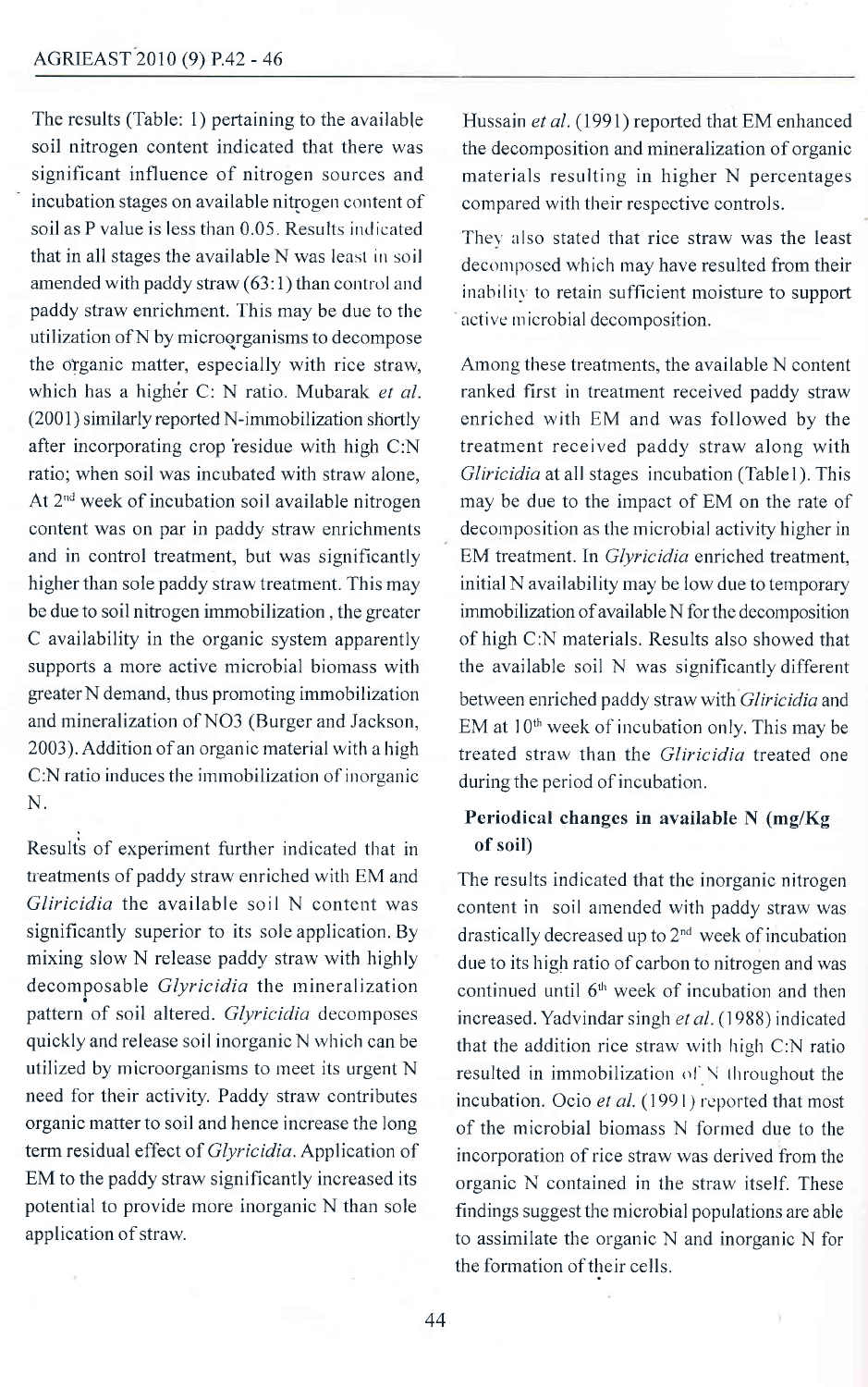$\ddot{\phantom{a}}$ 

Due to this least available N was recorded in paddy straw amended soil throughout the incubation period. In the soil received straw with Glyricidia and straw with EM, the available N decreased slightly up to  $2<sup>nd</sup>$  week of incubation and then increased. Addition of *Glyricidia* along with paddy straw reduced the N immobilization in soil due to its rapid decomposition (lower C:N ratio) and higher N content. Therefore input of easily decomposable organic N by Glyricidia can increase the microbial activity, causing increased rate of decomposition and associated nutrient release. It is suggested that mixed application of high and low quality resources can modulate N release, resulting in relatively higher synchronization which can help in minimizing N loss from agroecosystem, Sonu Singh et al. (2007).



Figure 1. Effect of paddy straw enrichments on soil available N during incubation period

Soil received EM treated paddy straw also caused slight immobilization at initial stage of incubation. But 2 weeks after incubation there was an increase in soil nitrogen availability. This was slightly higher than the *Gliricidia* treatment. This indicates that addition of EM stimulates the easy decomposition and mineralization of nutrients from applied organic materials. Fatunbi and Ncube (2009) stated that the decomposition and mineralization of nutrients from added organic materials was positively influenced by the application of EM.

### Conclusions

Results indicated that availability of soil N was influenced by incubation period and paddy straw enrichment. The available nitrogen content was higher in enriched paddy straw treatment than its sole application. Between the enrichment treatments nitrogen availability was higher in EM treatment then *Gliricidia* treatment. This finding concludes that the addition of an organic material with a high C:N ratio induces the immobilization of inorganic N.

#### References

- Amarasiri, S. L. and K. Wickramasinghe (1988). Nitrogen and potassium supplied to flooded rice by recycling rice straw. Tropical Agriculturist 144: 21-29.
- Ariyaratne, R. M. (2008). Integrated plant nutrition Systems (IPNS). Soils of Sri Lanka and integrated use of organic manures and
- chemical fertilizers and principles. (Ed. S. T. B. Dissanayake). Training Manual. Department of Agriculture, Peradeniya. Sri Lanka. 22:53-65.
- Burger, M. and L.E. Jackson 2003. Microbial immobilization of ammonium and nitrate in relation to ammonification and nitri0cation'rates in organic and conventional cropping systems. Soil Biology and Biochemistry 35: 29-36.
- Fatunbi, A. O. and L. Ncube (2009). Activities of Effective Microorganism (EM) on the Nutrient Dynamics of Different Organic Materials Applied to Soil. American-Eurasian Journal of Agronomy 2 (l): 26-35
- Graves, A., R. Matthews and K. Waldie (2004). Low external input technologies for livelihood improvement in subsistence agriculture. Advances in Agronomy, 82: 473 - 556.